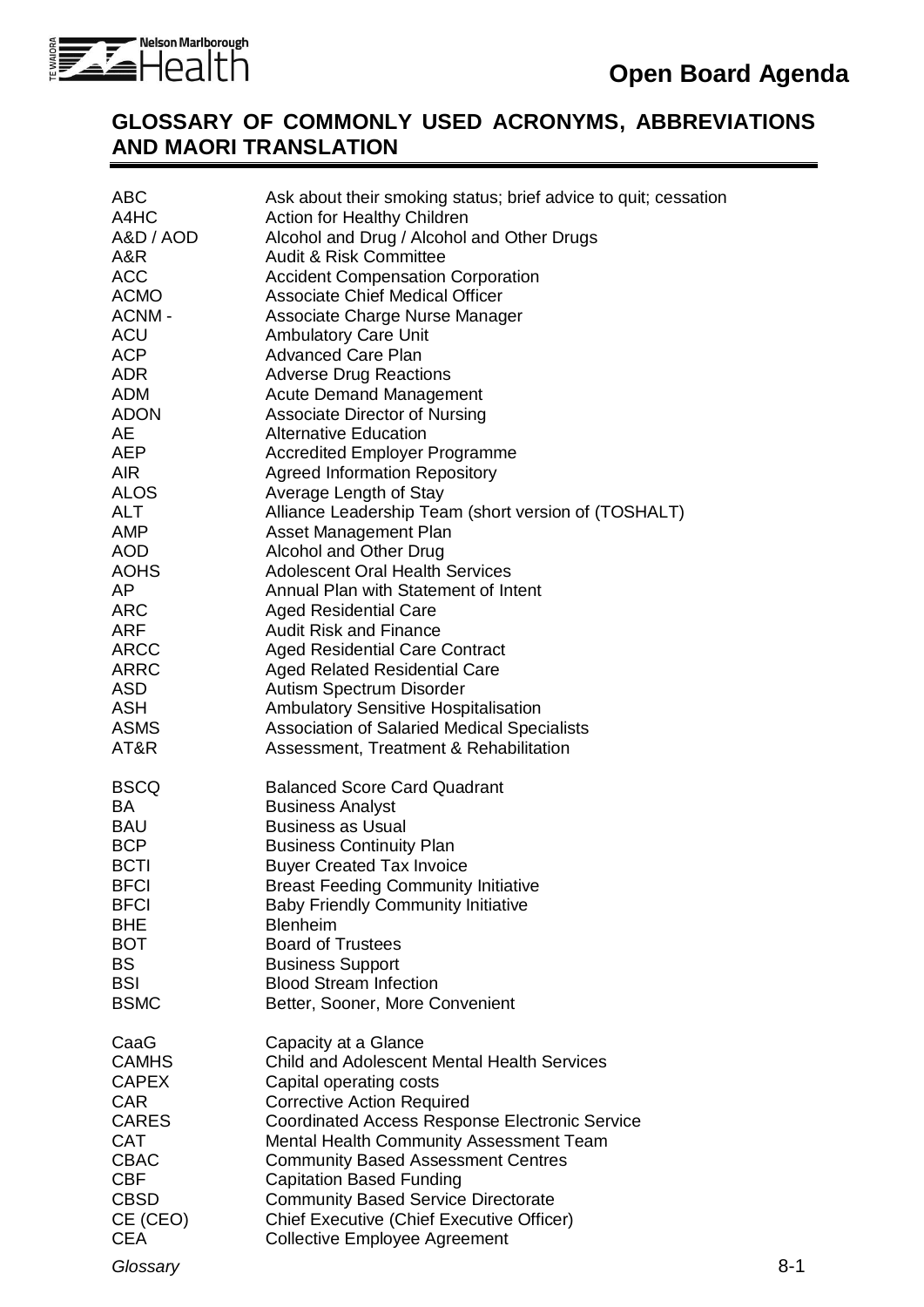

## **Open Board Agenda**

| <b>CDHB</b>   | <b>Canterbury District Health Board</b>                   |
|---------------|-----------------------------------------------------------|
| <b>CCDHB</b>  | Capital & Coast District Health Board (also called C & C) |
| <b>CCDM</b>   | <b>Care Capacity Demand Management</b>                    |
| <b>CCDP</b>   | Care Capacity Demand Planning                             |
| <b>CCF</b>    | <b>Chronic Conditions Framework</b>                       |
| <b>CCT</b>    | <b>Continuing Care Team</b>                               |
| CCU           | <b>Coronary Care Unit</b>                                 |
| CD            | <b>Clinical Director</b>                                  |
| <b>CDEM</b>   | Civil Defence Emergency Management                        |
| <b>CDHB</b>   | <b>Canterbury District Health Board</b>                   |
| <b>CDM</b>    | <b>Chronic Disease Management</b>                         |
| <b>CEG</b>    | Coordinating Executive Group (for emergency management)   |
|               |                                                           |
| CeTas         | <b>Central Technical Advisory Support</b>                 |
| <b>CFA</b>    | Crown Funding Agreement or Crown Funding Agency           |
| <b>CFO</b>    | <b>Chief Financial Officer</b>                            |
| <b>CGC</b>    | <b>Clinical Governance Committee</b>                      |
| <b>CHFA</b>   | Crown Health Financing Agency                             |
| <b>CHS</b>    | <b>Community Health Services</b>                          |
| <b>CIMS</b>   | Coordinated Incident Management System                    |
| <b>CIO</b>    | <b>Chief Information Officer</b>                          |
| <b>CLAB</b>   | <b>Central Line Associated Bacteraemia</b>                |
| <b>CLAG</b>   | <b>Clinical Laboratory Advisory Group</b>                 |
| <b>CME</b>    | <b>Continuing Medical Education</b>                       |
| <b>CMI</b>    | <b>Chronic Medical Illness</b>                            |
| <b>CMO</b>    | <b>Chief Medical Officer</b>                              |
| <b>CMS</b>    | <b>Contract Management System</b>                         |
| <b>CNM</b>    | <b>Charge Nurse Manager</b>                               |
| <b>CNS</b>    | <b>Charge Nurse Specialist</b>                            |
| Concerto      | IT system which provides clinician's interface to systems |
| <b>COHS</b>   |                                                           |
|               | <b>Community Oral Health Service</b>                      |
| <b>COO</b>    | <b>Chief Operating Officer</b>                            |
| <b>COPD</b>   | <b>Chronic Obstructive Pulmonary Disease</b>              |
| <b>COPMI</b>  | <b>Children of Parents with Mental Illness</b>            |
| <b>CPHAC</b>  | <b>Community and Public Health Advisory Committee</b>     |
| <b>CPIP</b>   | <b>Community Pharmacy Intervention Project</b>            |
| <b>CPNE</b>   | <b>Continuing Practice Nurse Education</b>                |
| CP            | <b>Chief Pharmacist</b>                                   |
| <b>CPO</b>    | <b>Controlled Purchase Operations</b>                     |
| <b>CPSOG</b>  | <b>Community Pharmacy Services Operational Group</b>      |
| <b>CPU</b>    | <b>Critical Purchase Units</b>                            |
| CR            | <b>Computed Radiology</b>                                 |
| <b>CRG</b>    | Christchurch Radiology Group                              |
| <b>CRISP</b>  | Central Region Information Systems Plan                   |
| <b>CSR</b>    | <b>Contract Status Report</b>                             |
| <b>CSSD</b>   | <b>Central Sterile Supply Department</b>                  |
| <b>CSSD</b>   | <b>Clinical Services Support Directorate</b>              |
| <b>CT</b>     | <b>Computerised Tomography</b>                            |
| <b>CTA</b>    | <b>Clinical Training Agency</b>                           |
|               |                                                           |
| <b>CTC</b>    | <b>Contributions to Cost</b>                              |
| <b>CTC</b>    | <b>Computerised Tomography Colonography</b>               |
| <b>CTANAG</b> | <b>Clinical Training Agency Nursing Advisory Group</b>    |
| <b>CTU</b>    | <b>Combined Trade Unions</b>                              |
| <b>CVD</b>    | Cardiovascular Disease                                    |
| <b>CVDRA</b>  | Cardiovascular/Diabetes Risk Assessment                   |
| <b>CWD</b>    | Case Weighted Discharge                                   |
| <b>CYF</b>    | Child, Youth and Family                                   |
| <b>CYFS</b>   | Child, Youth and Family Service                           |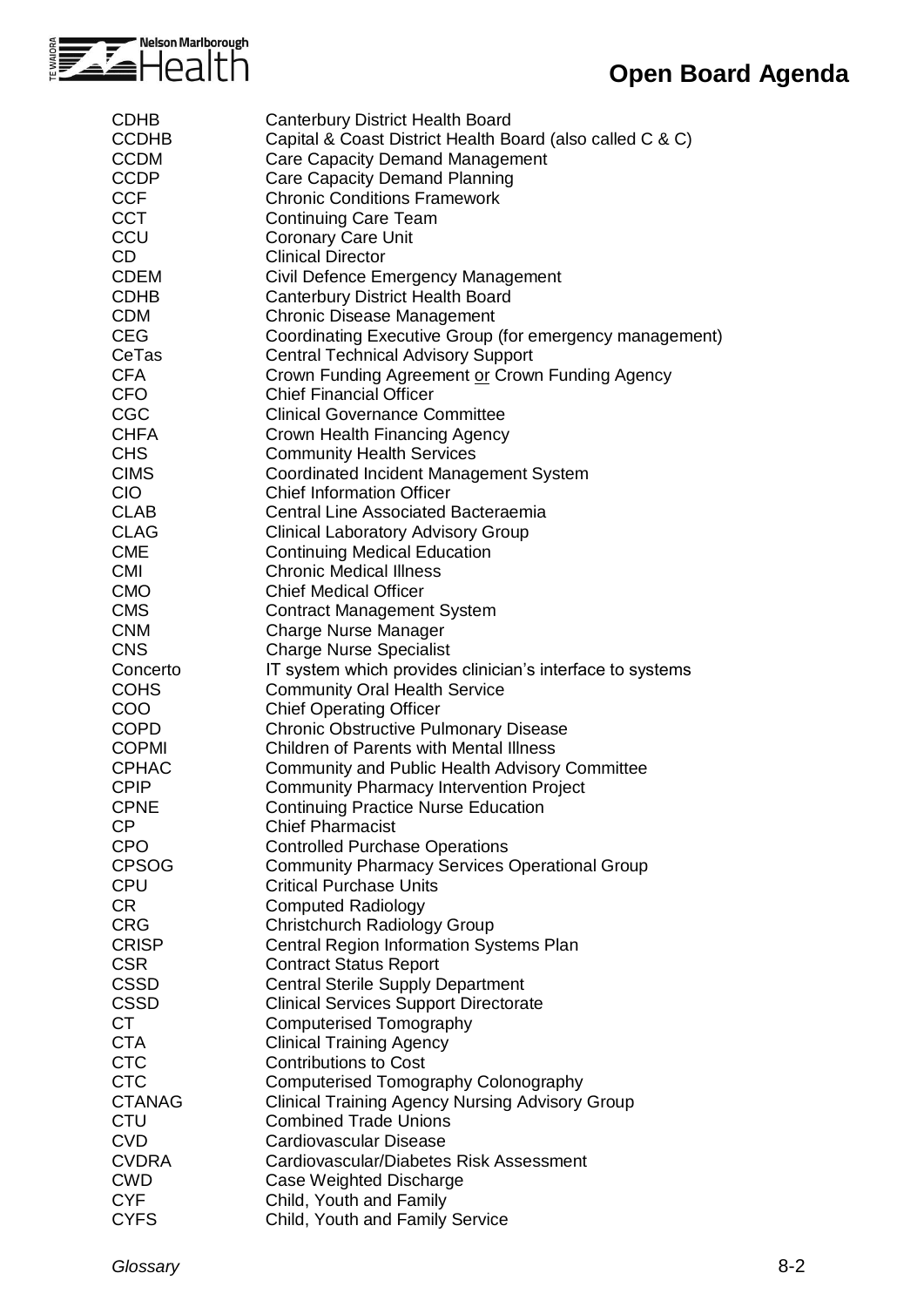

| DA           | <b>Dental Assistant</b>                                          |
|--------------|------------------------------------------------------------------|
| <b>DAH</b>   | Director of Allied Health                                        |
| <b>DAP</b>   | <b>District Annual Plan</b>                                      |
| <b>DAR</b>   | <b>Diabetes Annual Review</b>                                    |
| DBI          | Diagnostic Breast Imaging                                        |
| <b>DBT</b>   | <b>Dialectical Behaviour Training</b>                            |
| <b>DHB</b>   | <b>District Health Board</b>                                     |
| <b>DHBRF</b> | District Health Boards Research Fund                             |
| <b>DIFS</b>  | <b>District Immunisation Facilitation Services</b>               |
| <b>DiSAC</b> | <b>Disability Support Advisory Committee</b>                     |
| <b>DGH</b>   | Director General of Health                                       |
| <b>DMH</b>   | Director of Maori Health                                         |
| <b>DNA</b>   | Did Not Attend                                                   |
| <b>DONM</b>  | Director of Nursing and Midwifery                                |
| DR.          |                                                                  |
| DR.          | <b>Disaster Recovery</b>                                         |
|              | Digital Radiology                                                |
| <b>DRG</b>   | <b>Diagnostic Related Group</b>                                  |
| <b>DSA</b>   | <b>Detailed Seismic Assessment</b>                               |
| <b>DSP</b>   | District Strategic Plan                                          |
| <b>DSS</b>   | <b>Disability Support Services</b>                               |
| DT           | <b>Dental Therapist</b>                                          |
| <b>DWCSP</b> | <b>District Wide Clinical Services Plan</b>                      |
| EAP          | Employee Assistance Programme                                    |
| <b>EBID</b>  | Earnings Before Interest & Depreciation                          |
| <b>ECP</b>   | <b>Emergency Contraceptive Pill</b>                              |
| <b>ECWD</b>  | <b>Equivalent Case Weighted Discharge</b>                        |
| ED           | <b>Emergency Department</b>                                      |
| <b>EDA</b>   | <b>Economic Development Agency</b>                               |
| <b>EDaaG</b> | ED at a Glance                                                   |
| EFI          | <b>Energy For Industry</b>                                       |
| <b>ELT</b>   | Executive Leadership Team                                        |
| <b>EMPG</b>  | <b>Emergency Management Planning Group</b>                       |
| <b>ENS</b>   | <b>Ear Nurse Specialist</b>                                      |
| <b>ENT</b>   | Ears, Nose and Throat                                            |
| <b>EOI</b>   | <b>Expression of Interest</b>                                    |
| EPA          | <b>Enduring Power of Attorney</b>                                |
| EQP          | Earthquake Prone Building Policy                                 |
| <b>ERMS</b>  | ereferral Management System                                      |
| <b>ESA</b>   | <b>Electronic Special Authority</b>                              |
| <b>ESOL</b>  | <b>English Speakers of Other Languages</b>                       |
| <b>ESPI</b>  | <b>Elective Services Patient Flow Indicators</b>                 |
| <b>ESR</b>   | Environmental Science & Research                                 |
| <b>ESU</b>   | <b>Enrolled Service Unit</b>                                     |
| EVIDEM       | Evidence and Value: Impact on Decision Making                    |
|              |                                                                  |
| <b>FCT</b>   | <b>Faster Cancer Treatment</b>                                   |
| FF&E         | Furniture, Fixtures and Equipment                                |
| FFT          | <b>Future Funding Track</b>                                      |
| <b>FMIS</b>  | <b>Financial Management Information System</b>                   |
| <b>FOMHT</b> | Friends of Motueka Hospital Trust                                |
| <b>FOUND</b> | Found Directory is an up-to-date listing of community groups and |
|              | organisations in Nelson/Tasman                                   |
| <b>FPSC</b>  | <b>Finance Procurement and Supply Chain</b>                      |
| <b>FRC</b>   | <b>Fee Review Committee</b>                                      |
| <b>FSA</b>   | <b>First Specialist Assessment</b>                               |
| <b>FST</b>   | <b>Financially Sustainable Threshold</b>                         |
| <b>FTE</b>   | <b>Full Time Equivalent</b>                                      |
|              |                                                                  |

*Glossary* 8-3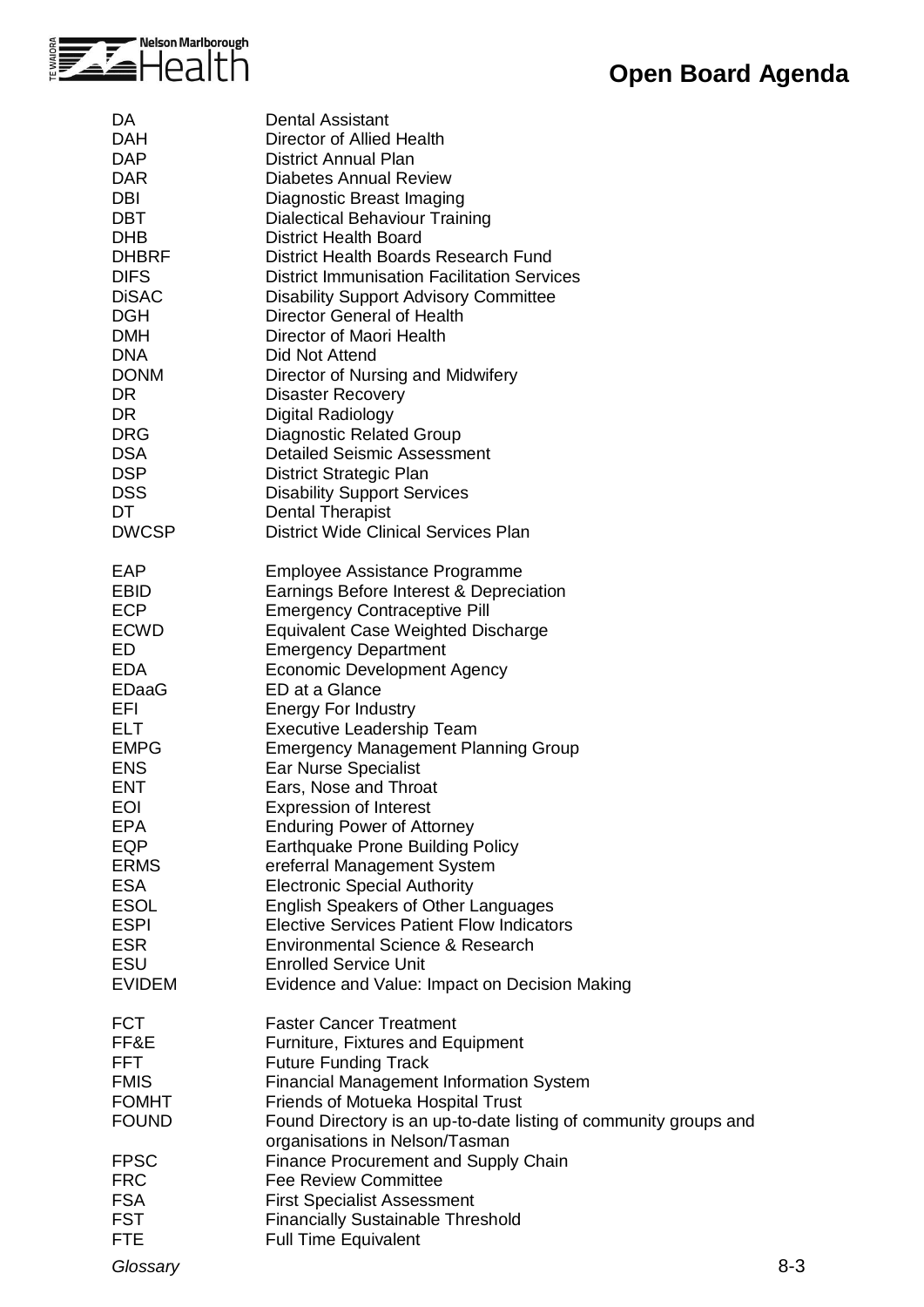

| <b>FVIP</b>               | <b>Family Violence Intervention Programme</b>                                 |
|---------------------------|-------------------------------------------------------------------------------|
| <b>GM</b>                 | General Manager                                                               |
| <b>GMS</b>                | <b>General Medical Subsidy</b>                                                |
| <b>GP</b>                 | <b>General Practitioner</b>                                                   |
| GRx                       | <b>Green Prescription</b>                                                     |
| hA                        | healthAlliance                                                                |
| <b>HAC</b>                | <b>Hospital Advisory Committee</b>                                            |
| H&DC / HDC                | <b>Health and Disability Commissioner</b>                                     |
| H&S                       | Health & Safety                                                               |
| <b>HBI</b>                | Hospital Benchmarking Information                                             |
| <b>HBSS</b><br><b>HBT</b> | Home Based Support Services<br><b>Home Based Treatment</b>                    |
| <b>HCS</b>                | <b>Health Connect South</b>                                                   |
| <b>HCSS</b>               | Home and Community Support Services                                           |
| <b>HDSP</b>               | Health & Disability Services Plan Programme                                   |
| <b>HDU</b>                | <b>High Dependency Unit</b>                                                   |
| <b>HEA</b>                | <b>Health Education Assessments</b>                                           |
| <b>HEAL</b>               | <b>Healthy Eating Active Lifestyles</b>                                       |
| He Kawenata               | Covenant, agreement, treaty, testament (PM Ryan Maori Dictionary pg 104)      |
| <b>HEeADSSS</b>           | Psychosocial tool – Home, Education, eating, Activities, Drugs and Alcohol,   |
|                           | Sexuality, Suicidality (mood), Safety                                         |
| <b>HEHA</b>               | <b>Healthy Eating Healthy Action</b>                                          |
| <b>HEP</b>                | <b>Hospital Emergency Plan</b>                                                |
| <b>HESDJ</b>              | Ministries of Health, Education, Social Development, Justice                  |
| <b>HFA</b><br><b>HHS</b>  | <b>Health Funding Authority</b><br><b>Hospital and Health Services</b>        |
| <b>HIA</b>                | <b>Health Impact Assessment</b>                                               |
| HM                        | <b>Household Management</b>                                                   |
| <b>HMS</b>                | <b>Health Management System</b>                                               |
| <b>HNA</b>                | <b>Health Needs Assessment</b>                                                |
| <b>HOD</b>                | <b>Head of Department</b>                                                     |
| <b>HOP</b>                | <b>Health of Older People</b>                                                 |
| <b>HP</b>                 | <b>Health Promotion</b>                                                       |
| <b>HPI</b>                | <b>Health Practitioner Index</b>                                              |
| <b>HPV</b>                | Human Papilloma Virus                                                         |
| HR                        | <b>Human Resources</b>                                                        |
| HR & OD<br><b>HSP</b>     | Human Resources and Organisational Development<br><b>Health Services Plan</b> |
| <b>HQSC</b>               | <b>Health Quality &amp; Safety Commission</b>                                 |
|                           |                                                                               |
| laaS                      | Infrastructure as a Service                                                   |
| <b>IANZ</b>               | International Accreditation New Zealand                                       |
| <b>IBA</b>                | <b>Information Builders of Australia</b>                                      |
| ICU<br><b>IDF</b>         | <b>Intensive Care Unit</b><br><b>Inter District Flow</b>                      |
| <b>IDSS</b>               | <b>Intellectual Disability Support Services</b>                               |
| <b>IFRS</b>               | <b>International Financial Reporting Standards</b>                            |
| <b>IHB</b>                | Iwi Health Board                                                              |
| <b>ILM</b>                | <b>Investment Logic Mapping</b>                                               |
| IM                        | <b>Information Management</b>                                                 |
| <b>InterRAI</b>           | Inter Residential Assessment Instrument                                       |
| loD                       | Institute of Directors New Zealand                                            |
| <b>IPAC</b>               | Independent Practitioner Association Council                                  |
| <b>IPC</b>                | <b>Intensive Patient Care</b>                                                 |
| <b>IPC Units</b>          | Intensive Psychiatric Care Units                                              |
| <b>IPG</b>                | <b>Immunisation Partnership Group</b>                                         |
| Glossary                  | $8 - 4$                                                                       |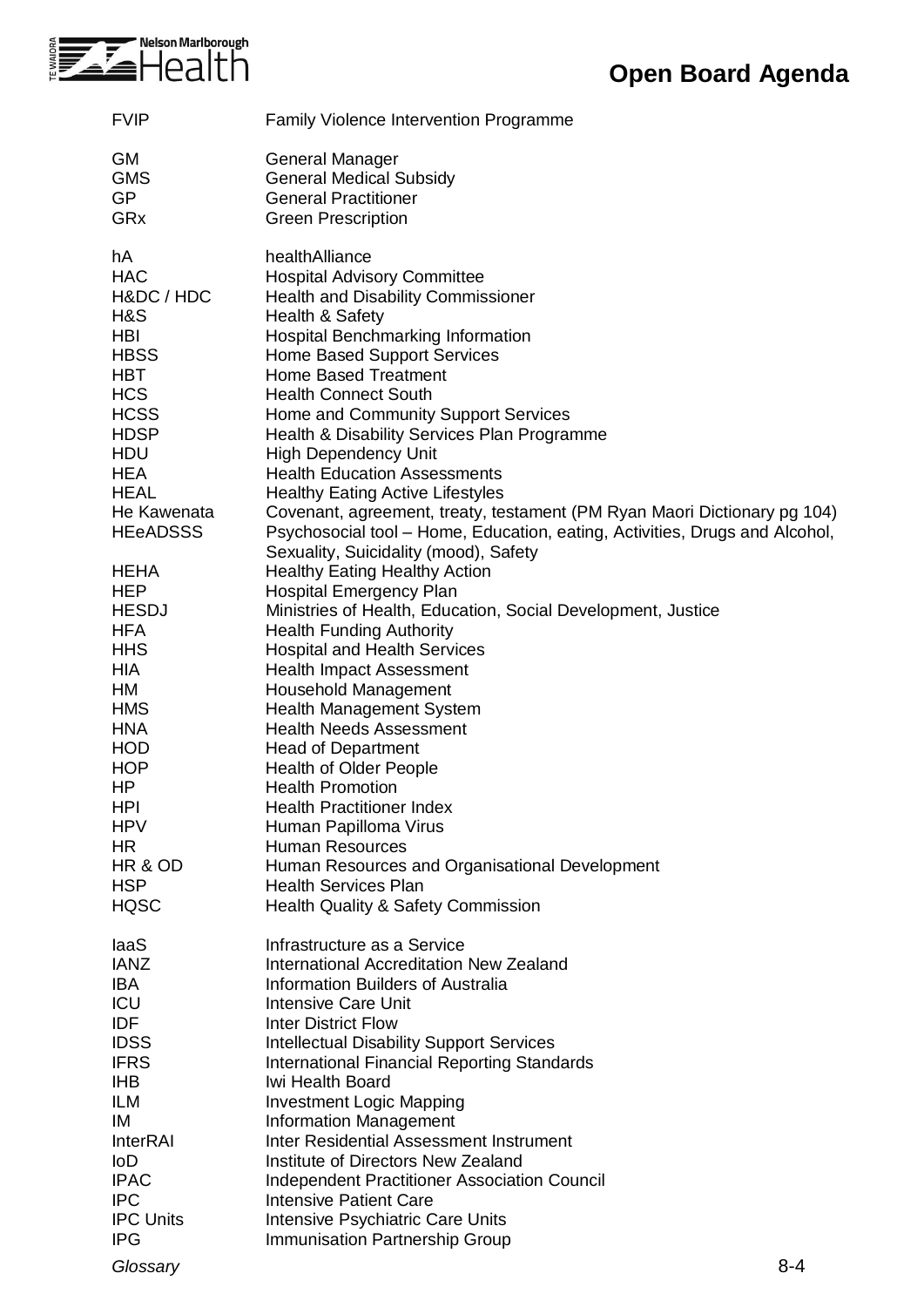

## **Open Board Agenda**

| <b>IPS</b>                 | Individual Placement Support                                                                                                                                                                                                                                                                                  |
|----------------------------|---------------------------------------------------------------------------------------------------------------------------------------------------------------------------------------------------------------------------------------------------------------------------------------------------------------|
| <b>IPSAS</b>               | <b>International Public Sector Accounting Standards</b>                                                                                                                                                                                                                                                       |
| <b>IPU</b>                 | <b>In-Patient Unit</b>                                                                                                                                                                                                                                                                                        |
| IS                         | <b>Information Systems</b>                                                                                                                                                                                                                                                                                    |
| <b>ISSP</b>                | Information Services Strategic Plan                                                                                                                                                                                                                                                                           |
| IT                         | Information Technology                                                                                                                                                                                                                                                                                        |
| <b>JAMHWSAP</b>            | Joint Action Maori Health & Wellness Strategic Action Plan                                                                                                                                                                                                                                                    |
| <b>JOG</b>                 | Joint Oversight Group                                                                                                                                                                                                                                                                                         |
| <b>KIM</b>                 | Knowledge and Information Management                                                                                                                                                                                                                                                                          |
| Kotahitanga                | Unity, accord, coalition, solidarity (PM Ryan Maori Dictionary pg 127)                                                                                                                                                                                                                                        |
| <b>KPI</b>                 | Key Performance Indicator                                                                                                                                                                                                                                                                                     |
| <b>KHW</b>                 | Kimi Hauora Wairau (Marlborough PHO)                                                                                                                                                                                                                                                                          |
| LA                         | <b>Local Authority</b>                                                                                                                                                                                                                                                                                        |
| <b>LCN</b>                 | <b>Local Cancer Network</b>                                                                                                                                                                                                                                                                                   |
| <b>LIS</b>                 | <b>Laboratory Information Systems</b>                                                                                                                                                                                                                                                                         |
| <b>LMC</b>                 | <b>Lead Maternity Carer</b>                                                                                                                                                                                                                                                                                   |
| <b>LOS</b>                 | Length of Stay                                                                                                                                                                                                                                                                                                |
| <b>LSCS</b>                | Lower Segment Caesarean Section                                                                                                                                                                                                                                                                               |
| <b>LTC</b>                 | Long Term Care                                                                                                                                                                                                                                                                                                |
| LTI                        | Lost Time Injury                                                                                                                                                                                                                                                                                              |
| <b>LTIP</b>                | Long Term Investment Plan                                                                                                                                                                                                                                                                                     |
| <b>LTCCP</b>               | Long Term Council Community Plan                                                                                                                                                                                                                                                                              |
| <b>LTO</b>                 | Licence to Occupy                                                                                                                                                                                                                                                                                             |
| LTS-CHC                    | Long Term Supports - Chronic Health Condition                                                                                                                                                                                                                                                                 |
| <b>LTSFSG</b>              | Long Term Service Framework Steering Group                                                                                                                                                                                                                                                                    |
| Manaakitanga<br>Manawhenua | Goodwill, show respect, or kindness to ((PM Ryan Maori Dictionary pg 172)<br>Power, prestige, authority over land (HW Williams Maori Dictionary pg 172)<br>Manawhenua O Te Tau Ihu O Te Waka A Maui - Referring to the eight iwi who hold tribal<br>authority over the top of the South Island (no reference) |
| МA                         | <b>Medical Advisor</b>                                                                                                                                                                                                                                                                                        |
| MAC(H)                     | Medicines Advisory Group (Hospital)                                                                                                                                                                                                                                                                           |
| MAPA                       | Management of Actual and Potential Aggression                                                                                                                                                                                                                                                                 |
| <b>MCT</b>                 | <b>Mobile Community Team</b>                                                                                                                                                                                                                                                                                  |
| <b>MDC</b>                 | Marlborough District Council                                                                                                                                                                                                                                                                                  |
| <b>MDM</b>                 | <b>Multidisciplinary Meetings</b>                                                                                                                                                                                                                                                                             |
| <b>MDM</b>                 | Multiple Device Management                                                                                                                                                                                                                                                                                    |
| <b>MDO</b>                 | Maori Development Organisation                                                                                                                                                                                                                                                                                |
| <b>MDS</b>                 | Maori Development Service                                                                                                                                                                                                                                                                                     |
| <b>MDT</b>                 | Multi Disciplinary Team                                                                                                                                                                                                                                                                                       |
| <b>MECA</b>                | Multi Employer Collective Agreement                                                                                                                                                                                                                                                                           |
| <b>MEND</b>                | Mind, Exercise, Nutrition, Do It                                                                                                                                                                                                                                                                              |
| MH&A                       | <b>Mental Health &amp; Addiction Service</b>                                                                                                                                                                                                                                                                  |
| <b>MHAU</b>                | <b>Mental Health Admission Unit</b>                                                                                                                                                                                                                                                                           |
| <b>MHC</b>                 | <b>Mental Health Commissioner</b>                                                                                                                                                                                                                                                                             |
| <b>MHD</b>                 | Maori Health Directorate                                                                                                                                                                                                                                                                                      |
| <b>MHDSF</b>               | Maori Health and Disability Strategy Framework                                                                                                                                                                                                                                                                |
| <b>MHFS</b>                | <b>Maori Health Foundation Strategy</b>                                                                                                                                                                                                                                                                       |
| <b>MHINC</b>               | <b>Mental Health Information Network Collection</b>                                                                                                                                                                                                                                                           |
| <b>MHSD</b>                | <b>Mental Health Service Directorate</b>                                                                                                                                                                                                                                                                      |
| <b>MHWSF</b>               | Maori Health and Wellness Strategic Framework                                                                                                                                                                                                                                                                 |
| MI                         | Minor Injury                                                                                                                                                                                                                                                                                                  |
| <b>MIC</b>                 | <b>Medical Injury Centre</b>                                                                                                                                                                                                                                                                                  |
| <b>MMG</b>                 | Medicines Management Group                                                                                                                                                                                                                                                                                    |
| <b>MOC</b>                 | <b>Models of Care</b>                                                                                                                                                                                                                                                                                         |
| Glossary                   | $8 - 5$                                                                                                                                                                                                                                                                                                       |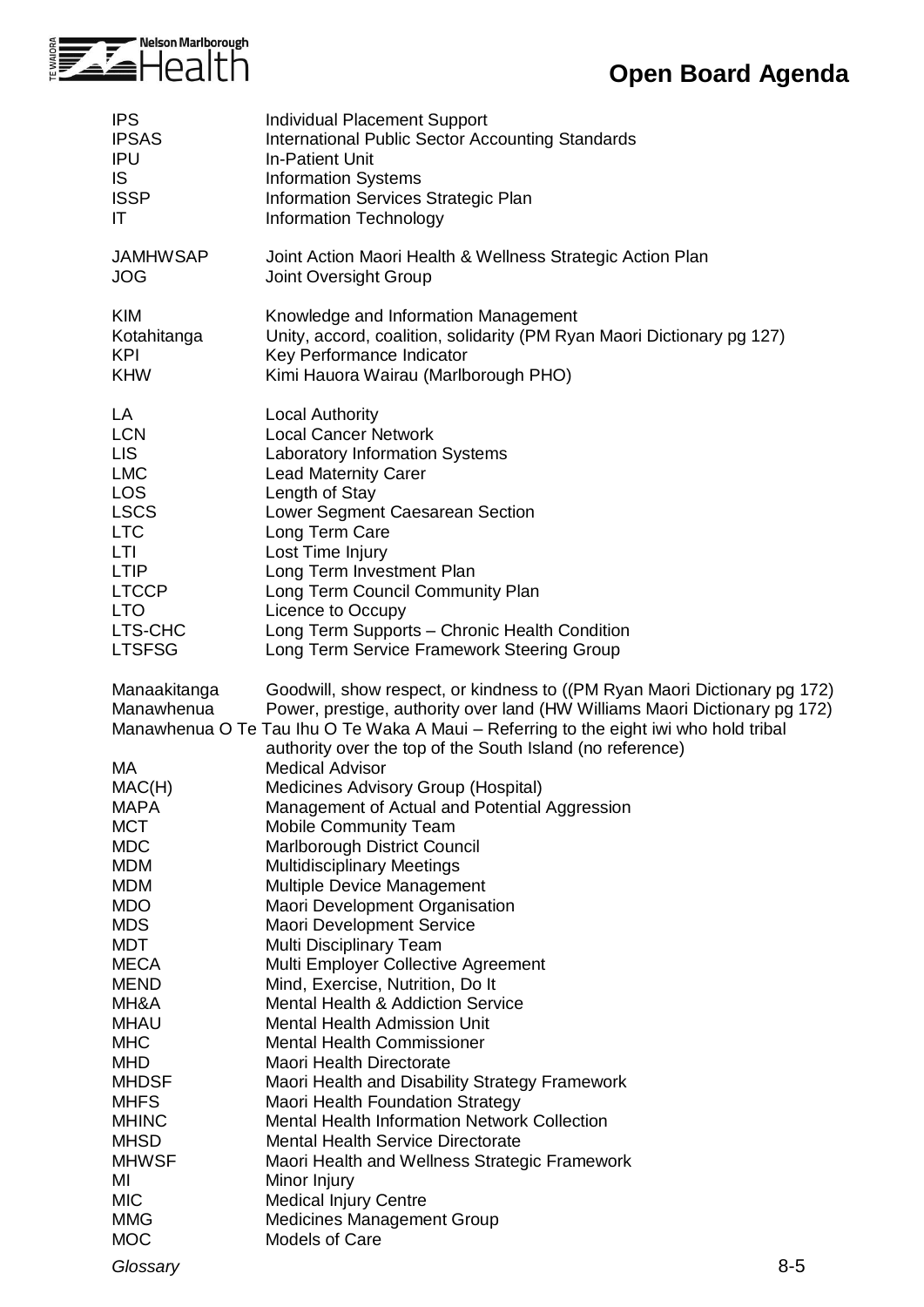

| <b>MOE</b><br><b>MOH</b><br><b>MOH</b><br><b>MOA</b><br><b>MOSS</b><br><b>MOU</b><br><b>MOW</b><br><b>MPDS</b><br>MQ&S<br><b>MRI</b><br><b>MRSA</b><br><b>MRT</b><br><b>MSD</b><br>MTI                                                                                                                                                                                                                                                                                                                                                                           | Ministry of Education<br>Ministry of Health<br>Medical Officer of Health<br>Memorandum of Agreement<br><b>Medical Officer Special Scale</b><br>Memorandum of Understanding<br><b>Meals on Wheels</b><br>Maori Provider Development Scheme<br>Maternity Quality & Safety Programme<br>Magnetic Resonance Imaging<br>Methicillin Resistant Staphylococcus Aureus<br>Medical Radiation Technologist (or Technician)<br>Ministry of Social Development<br>Minor Treatment Injury                                                                                                                                                                                                                                                                                                                                                                                                                                                                                                                                                                                                                                                                                                                                                                                                                                                                                                                                                                               |         |
|------------------------------------------------------------------------------------------------------------------------------------------------------------------------------------------------------------------------------------------------------------------------------------------------------------------------------------------------------------------------------------------------------------------------------------------------------------------------------------------------------------------------------------------------------------------|------------------------------------------------------------------------------------------------------------------------------------------------------------------------------------------------------------------------------------------------------------------------------------------------------------------------------------------------------------------------------------------------------------------------------------------------------------------------------------------------------------------------------------------------------------------------------------------------------------------------------------------------------------------------------------------------------------------------------------------------------------------------------------------------------------------------------------------------------------------------------------------------------------------------------------------------------------------------------------------------------------------------------------------------------------------------------------------------------------------------------------------------------------------------------------------------------------------------------------------------------------------------------------------------------------------------------------------------------------------------------------------------------------------------------------------------------------|---------|
| <b>NMH</b><br>NP<br><b>NPA</b><br><b>NRAHDD</b><br><b>NRL</b><br><b>NRT</b><br><b>NHBIT</b><br><b>NASC</b><br><b>NBPH</b><br><b>NCC</b><br><b>NCC</b><br><b>NCSP</b><br><b>NESP</b><br><b>NETP</b><br><b>NGO</b><br><b>NHCC</b><br><b>NHI</b><br><b>NIR</b><br><b>NM</b><br><b>NMDHB</b><br><b>NMDS</b><br><b>NMH</b><br><b>NMIT</b><br><b>NN</b><br><b>NOF</b><br><b>NOS</b><br><b>NP</b><br><b>NPA</b><br><b>NPV</b><br><b>NRAHDD</b><br><b>NRSII</b><br><b>NSU</b><br><b>NTOS</b><br><b>NZHIS</b><br><b>NZISM</b><br><b>NZMA</b><br><b>NZNO</b><br>NZPH&D Act | Nelson Marlborough Health (NMDHB)<br><b>Nurse Practitioner</b><br><b>Nutrition and Physical Activity</b><br>Nelson Region After Hours & Duty Doctor Limited<br>Nelson Radiology Ltd (Private Provider)<br>Nicotine Replacement Therapy<br><b>National Health Board IT</b><br><b>Needs Assessment Service Coordination</b><br><b>Nelson Bays Primary Health</b><br><b>National Capital Committee</b><br><b>Nelson City Council</b><br><b>National Cervical Screening Programme</b><br><b>Nurse Entry to Specialist Practice</b><br><b>Nurse Entry to Practice</b><br>Non Government Organisation<br><b>National Health Coordination Centre</b><br>National Health Index<br><b>National Immunisation Register</b><br>Nelson Marlborough<br>Nelson Marlborough District Health Board<br><b>National Minimum Dataset</b><br>Nelson Marlborough Health<br>Nelson Marlborough Institute of Technology<br>Nelson<br>Neck of Femur<br><b>National Oracle Solution</b><br><b>Nurse Practitioner</b><br>Nutrition and Physical Activity (Programme)<br><b>Net Present Value</b><br>Nelson Regional After Hours and Duty Doctor Ltd<br>National Radiology Service Improvement Initiative<br><b>National Screening Unit</b><br><b>National Terms of Settlement</b><br>NZ Health Information Services<br>New Zealand Information Security Manual<br><b>New Zealand Medical Association</b><br><b>NZ Nurses Organisation</b><br>NZ Public Health and Disability Act 2000 |         |
| OAG<br><b>OECD</b><br><b>OIA</b><br><b>OIS</b><br>Glossary                                                                                                                                                                                                                                                                                                                                                                                                                                                                                                       | Office of the Auditor General<br>Organisation for Economic Co-operation and Development<br><b>Official Information Act</b><br><b>Outreach Immunisation Services</b>                                                                                                                                                                                                                                                                                                                                                                                                                                                                                                                                                                                                                                                                                                                                                                                                                                                                                                                                                                                                                                                                                                                                                                                                                                                                                        | $8 - 6$ |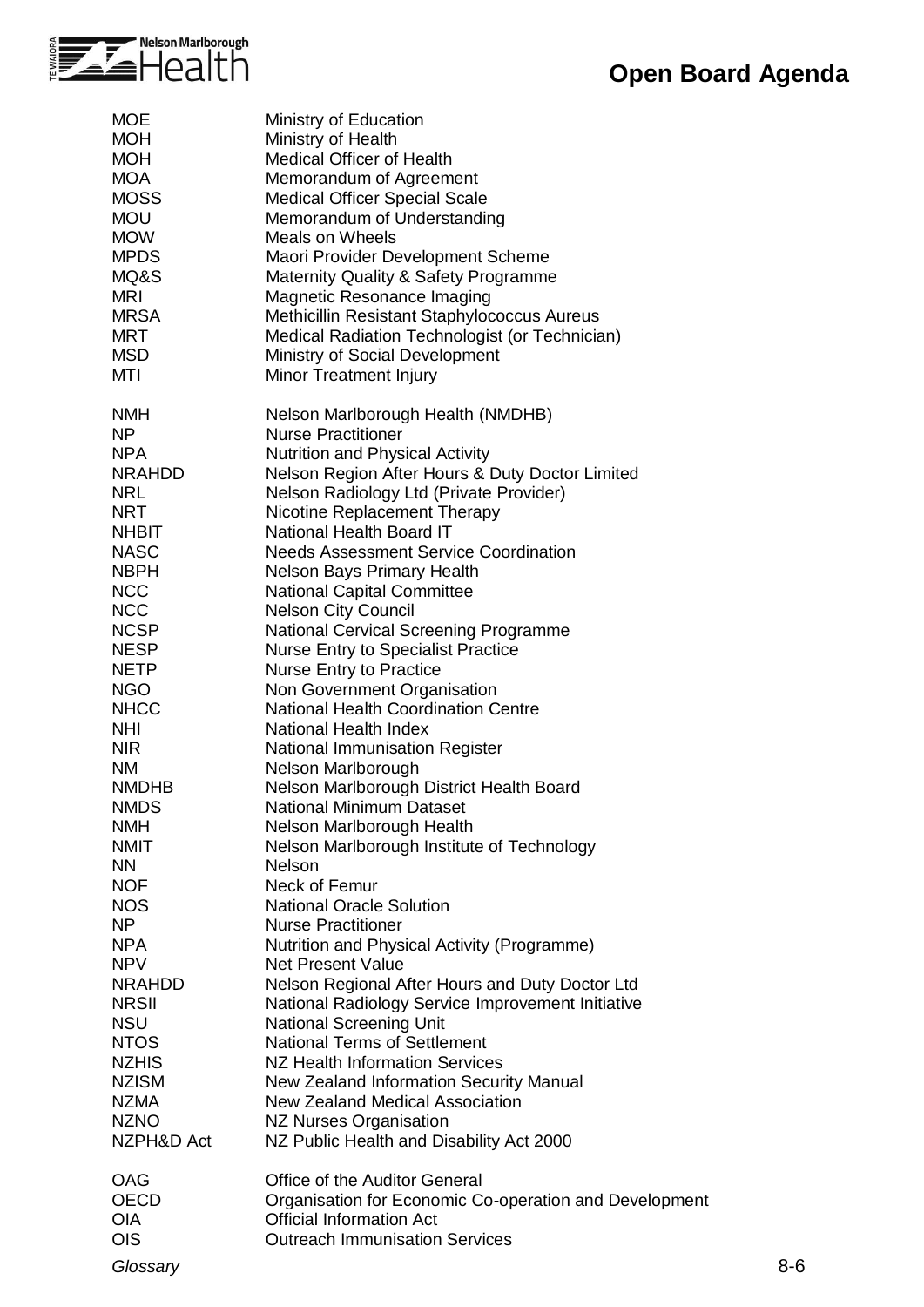

| <b>OPD</b>                                                                                                                                                                                                                                                                                        | <b>Outpatient Department</b>                                                                                                                                                                                                                                                                                                                                                                                                                                                                                                                                                                                                                                                                                                                                                   |
|---------------------------------------------------------------------------------------------------------------------------------------------------------------------------------------------------------------------------------------------------------------------------------------------------|--------------------------------------------------------------------------------------------------------------------------------------------------------------------------------------------------------------------------------------------------------------------------------------------------------------------------------------------------------------------------------------------------------------------------------------------------------------------------------------------------------------------------------------------------------------------------------------------------------------------------------------------------------------------------------------------------------------------------------------------------------------------------------|
| <b>OPEX</b>                                                                                                                                                                                                                                                                                       | Operating costs                                                                                                                                                                                                                                                                                                                                                                                                                                                                                                                                                                                                                                                                                                                                                                |
| <b>OPF</b>                                                                                                                                                                                                                                                                                        | <b>Operational Policy Framework</b>                                                                                                                                                                                                                                                                                                                                                                                                                                                                                                                                                                                                                                                                                                                                            |
| OPJ                                                                                                                                                                                                                                                                                               | Optimising the Patient Journey                                                                                                                                                                                                                                                                                                                                                                                                                                                                                                                                                                                                                                                                                                                                                 |
| <b>OPMH</b>                                                                                                                                                                                                                                                                                       | <b>Older Persons Mental Health</b>                                                                                                                                                                                                                                                                                                                                                                                                                                                                                                                                                                                                                                                                                                                                             |
| <b>OST</b>                                                                                                                                                                                                                                                                                        | <b>Opioid Substitution Treatment</b>                                                                                                                                                                                                                                                                                                                                                                                                                                                                                                                                                                                                                                                                                                                                           |
| <b>ORL</b>                                                                                                                                                                                                                                                                                        | Otorhinolaryngology (previously Ear, Nose and Throat)                                                                                                                                                                                                                                                                                                                                                                                                                                                                                                                                                                                                                                                                                                                          |
| <b>OSH</b>                                                                                                                                                                                                                                                                                        | Occupational Health and Safety                                                                                                                                                                                                                                                                                                                                                                                                                                                                                                                                                                                                                                                                                                                                                 |
| <b>OT</b>                                                                                                                                                                                                                                                                                         | <b>Occupational Therapy</b>                                                                                                                                                                                                                                                                                                                                                                                                                                                                                                                                                                                                                                                                                                                                                    |
| <b>PACS</b>                                                                                                                                                                                                                                                                                       | <b>Picture Archiving Computer System</b>                                                                                                                                                                                                                                                                                                                                                                                                                                                                                                                                                                                                                                                                                                                                       |
| <b>PAS</b>                                                                                                                                                                                                                                                                                        | <b>Patient Administration System</b>                                                                                                                                                                                                                                                                                                                                                                                                                                                                                                                                                                                                                                                                                                                                           |
| P&F                                                                                                                                                                                                                                                                                               | <b>Planning and Funding</b>                                                                                                                                                                                                                                                                                                                                                                                                                                                                                                                                                                                                                                                                                                                                                    |
| <b>PANT</b>                                                                                                                                                                                                                                                                                       | <b>Physical Activity and Nutrition Team</b>                                                                                                                                                                                                                                                                                                                                                                                                                                                                                                                                                                                                                                                                                                                                    |
| PBF(F)                                                                                                                                                                                                                                                                                            | Population Based Funding (Formula)                                                                                                                                                                                                                                                                                                                                                                                                                                                                                                                                                                                                                                                                                                                                             |
| PC                                                                                                                                                                                                                                                                                                | <b>Personal Cares</b>                                                                                                                                                                                                                                                                                                                                                                                                                                                                                                                                                                                                                                                                                                                                                          |
| P&C                                                                                                                                                                                                                                                                                               | <b>Primary &amp; Community</b>                                                                                                                                                                                                                                                                                                                                                                                                                                                                                                                                                                                                                                                                                                                                                 |
| <b>PCBU</b>                                                                                                                                                                                                                                                                                       | Person Conducting Business Unit                                                                                                                                                                                                                                                                                                                                                                                                                                                                                                                                                                                                                                                                                                                                                |
| <b>PCI</b>                                                                                                                                                                                                                                                                                        | Percutaneous Coronary Intervention                                                                                                                                                                                                                                                                                                                                                                                                                                                                                                                                                                                                                                                                                                                                             |
| <b>PCO</b>                                                                                                                                                                                                                                                                                        | <b>Primary Care Organisation</b>                                                                                                                                                                                                                                                                                                                                                                                                                                                                                                                                                                                                                                                                                                                                               |
| <b>PCT</b>                                                                                                                                                                                                                                                                                        | <b>Pharmaceutical Cancer Treatments</b>                                                                                                                                                                                                                                                                                                                                                                                                                                                                                                                                                                                                                                                                                                                                        |
| <b>PDO</b>                                                                                                                                                                                                                                                                                        | <b>Principal Dental Officer</b>                                                                                                                                                                                                                                                                                                                                                                                                                                                                                                                                                                                                                                                                                                                                                |
| <b>PDR</b>                                                                                                                                                                                                                                                                                        | Performance Development Review                                                                                                                                                                                                                                                                                                                                                                                                                                                                                                                                                                                                                                                                                                                                                 |
| <b>PDRP</b>                                                                                                                                                                                                                                                                                       | Professional Development and Recognition Programme                                                                                                                                                                                                                                                                                                                                                                                                                                                                                                                                                                                                                                                                                                                             |
| <b>PDSA</b>                                                                                                                                                                                                                                                                                       | Plan, Do, Study, Act                                                                                                                                                                                                                                                                                                                                                                                                                                                                                                                                                                                                                                                                                                                                                           |
| <b>PFG</b>                                                                                                                                                                                                                                                                                        | Performance Framework Group (formerly known as Services Framework                                                                                                                                                                                                                                                                                                                                                                                                                                                                                                                                                                                                                                                                                                              |
| <b>PHS</b><br><b>PHCS</b><br>PHI<br><b>PHO</b><br>PHOA<br><b>PHONZ</b><br><b>PHS</b><br>PHU<br><b>PIA</b><br><b>PICS</b><br><b>PIP</b><br><b>PN</b><br><b>PPE</b><br><b>PPP</b><br><b>PRIME</b><br><b>PSAAP</b><br><b>PSR</b><br>PT.<br><b>PTAC</b><br><b>PTCH</b><br><b>PRIMHD</b><br><b>PVS</b> | Group)<br><b>Public Health Service</b><br><b>Primary Health Care Strategy</b><br>Public Health Intelligence<br><b>Primary Health Organisation</b><br>PHO Alliance<br><b>PHO New Zealand</b><br><b>Public Health Service</b><br><b>Public Health Unit</b><br>Performance Improvement Actions<br><b>Patient Information Care System</b><br>Performance Improvement Plan<br><b>Practice Nurse</b><br>Property, Plant & Equipment assets<br>PHO Performance Programme<br>Primary Response in Medical Emergency<br>PHO Service Agreement Amendment Protocol<br>Preschool Enrolled (Oral health)<br>Patient<br><b>Pharmacology and Therapeutics Committee</b><br><b>Potential To Cause Harm</b><br>Project for the Integration of Mental Health Data<br><b>Price Volume Schedule</b> |
| Q&SGC                                                                                                                                                                                                                                                                                             | <b>Quality &amp; Safety Governance Committee</b>                                                                                                                                                                                                                                                                                                                                                                                                                                                                                                                                                                                                                                                                                                                               |
| QA                                                                                                                                                                                                                                                                                                | <b>Quality Assurance</b>                                                                                                                                                                                                                                                                                                                                                                                                                                                                                                                                                                                                                                                                                                                                                       |
| <b>QHNZ</b>                                                                                                                                                                                                                                                                                       | <b>Quality Health NZ</b>                                                                                                                                                                                                                                                                                                                                                                                                                                                                                                                                                                                                                                                                                                                                                       |
| QIC                                                                                                                                                                                                                                                                                               | <b>Quality Improvement Council</b>                                                                                                                                                                                                                                                                                                                                                                                                                                                                                                                                                                                                                                                                                                                                             |
| <b>QIPPS</b>                                                                                                                                                                                                                                                                                      | Quality Improvement Programme Planning System                                                                                                                                                                                                                                                                                                                                                                                                                                                                                                                                                                                                                                                                                                                                  |
| <b>RA</b>                                                                                                                                                                                                                                                                                         | Radiology Assistant                                                                                                                                                                                                                                                                                                                                                                                                                                                                                                                                                                                                                                                                                                                                                            |
| Rangatiratanga                                                                                                                                                                                                                                                                                    | Autonomy, evidence of greatness (HW Williams Maori Dictionary pg 323)                                                                                                                                                                                                                                                                                                                                                                                                                                                                                                                                                                                                                                                                                                          |
| Glossary                                                                                                                                                                                                                                                                                          | $8 - 7$                                                                                                                                                                                                                                                                                                                                                                                                                                                                                                                                                                                                                                                                                                                                                                        |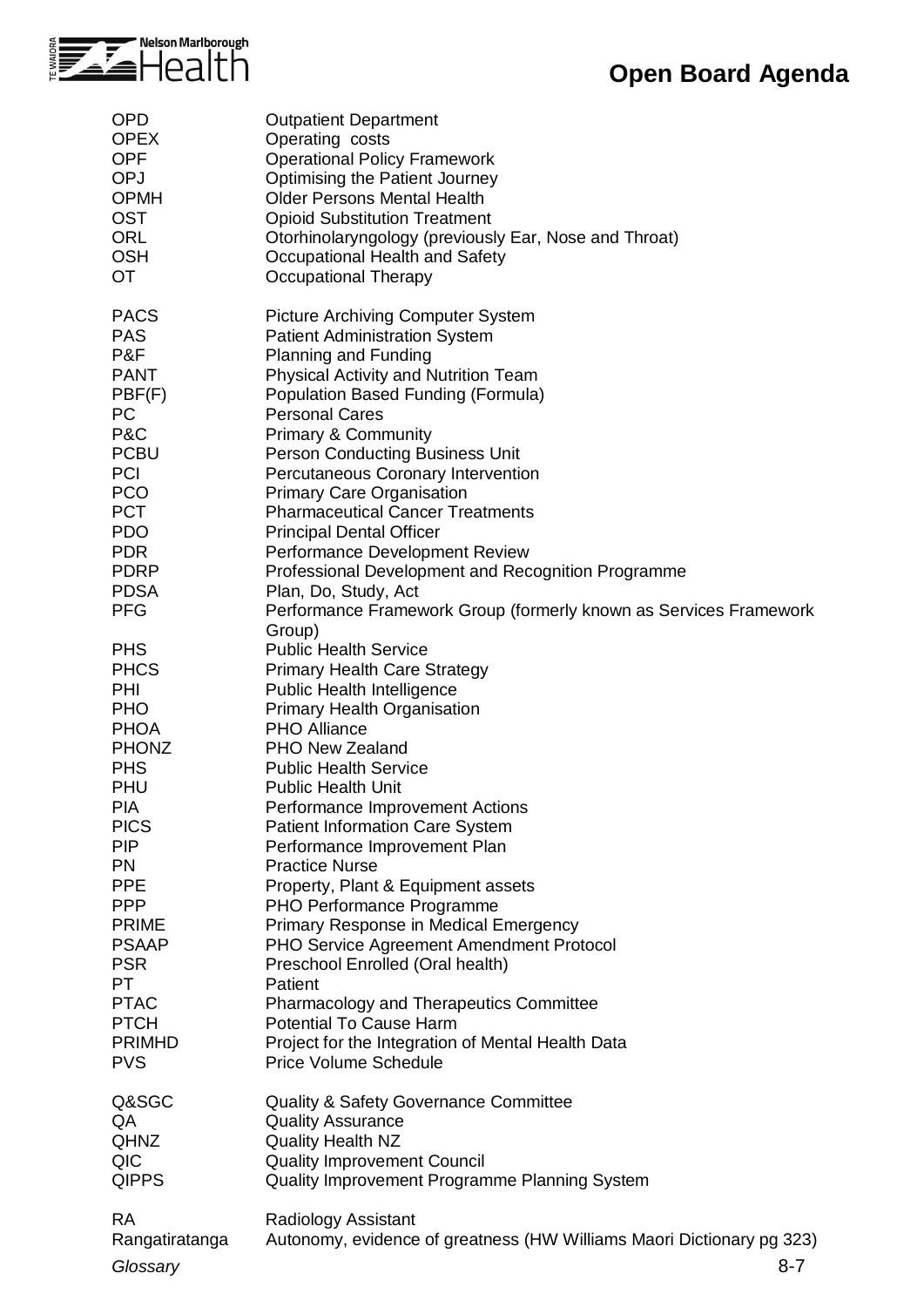

| <b>RCGPs</b>                         | Royal College of General Practitioners             |
|--------------------------------------|----------------------------------------------------|
| <b>RDA</b>                           | <b>Resident Doctors Association</b>                |
| <b>RDA</b>                           | <b>Riding for Disabled</b>                         |
| <b>RIF</b>                           | <b>Rural Innovation Fund</b>                       |
| <b>RIS</b>                           | Radiology Information System                       |
| <b>RFI</b>                           |                                                    |
|                                      | Request for Information                            |
| <b>RFP</b>                           | <b>Request for Proposal</b>                        |
| <b>RICF</b>                          | Reducing Inequalities Contingency Funding          |
| <b>RIS</b>                           | Radiology Information System                       |
| <b>RM</b>                            | <b>Registered Midwife</b>                          |
| <b>RMO</b>                           | <b>Resident Medical Officer</b>                    |
| <b>RN</b>                            | <b>Registered Nurse</b>                            |
| <b>ROI</b>                           | <b>Registration of Interest</b>                    |
| <b>RSE</b>                           | <b>Recognised Seasonal Employer</b>                |
| <b>RSL</b>                           | <b>Research and Sabbatical Leave</b>               |
|                                      |                                                    |
| SAC1                                 | <b>Severity Assessment Code</b>                    |
| SAC <sub>2</sub>                     |                                                    |
|                                      | <b>Severity Assessment Code</b>                    |
| <b>SAN</b>                           | Storage Area Network                               |
| <b>SCBU</b>                          | Special Care Baby Unit                             |
| <b>SCN</b>                           | <b>Southern Cancer Network</b>                     |
| <b>SDB</b>                           | <b>Special Dental Benefit Services</b>             |
| <b>SHSOP</b>                         | <b>Specialist Health Services for Older People</b> |
| SI                                   | South Island                                       |
| <b>SIA</b>                           | Services to Improve Access                         |
| <b>SIAPO</b>                         | South Island Alliance Programme Office             |
| <b>SICF</b>                          | South Island Chairs Forum                          |
| <b>SICSP</b>                         | South Island Clinical Services Plan                |
|                                      |                                                    |
| SI HSP                               | South Island Health Services Plan                  |
| <b>SI-PICS</b>                       | South Island Patient Information Care System       |
| <b>SIRCC</b>                         | South Island Regional Capital Committee            |
| <b>SISSAL</b>                        | South Island Shared Service Agency                 |
| <b>SLA</b>                           | Service Level Agreement                            |
| <b>SLATs</b>                         | <b>Service Level Alliance Teams</b>                |
| <b>SLH</b>                           | SouthLink Health                                   |
| <b>SM</b>                            | Service Manager                                    |
| <b>SMO</b>                           | <b>Senior Medical Officer</b>                      |
| <b>SNA</b>                           |                                                    |
|                                      | <b>Special Needs Assessment</b>                    |
| SOI                                  | Statement of Intent                                |
| SOPD                                 | <b>Surgical Outpatients Department</b>             |
| <b>SOPH</b>                          | School of Population Health                        |
| <b>SPaIT</b>                         | Strategy Planning and Integration Team             |
| <b>SPAS</b>                          | <b>Strategy Planning &amp; Alliance Support</b>    |
| <b>SPE</b>                           | <b>Statement of Performance Expectations</b>       |
| <b>SSBsSugar Sweetened Beverages</b> |                                                    |
| <b>SSE</b>                           | <b>Sentinel and Serious Events</b>                 |
| <b>SSP</b>                           | <b>Statement and Service Performance</b>           |
| <b>SUDI</b>                          | Sudden Unexplained Death of an Infant              |
|                                      |                                                    |
| <b>TCR</b>                           | Total Children Enrolled (Oral health)              |
|                                      |                                                    |
| <b>TDC</b>                           | <b>Tasman District Council</b>                     |
| TLA                                  | <b>Territorial Local Authority</b>                 |
| <b>TOW</b>                           | Treaty of Waitangi                                 |
| <b>TOR</b>                           | <b>Terms of Reference</b>                          |
| ToSHA                                | Top of the South Health Alliance                   |
| <b>TPO</b>                           | Te Piki Oranga                                     |
| <b>TPOT</b>                          | The Productive Operating Theatre                   |
|                                      |                                                    |